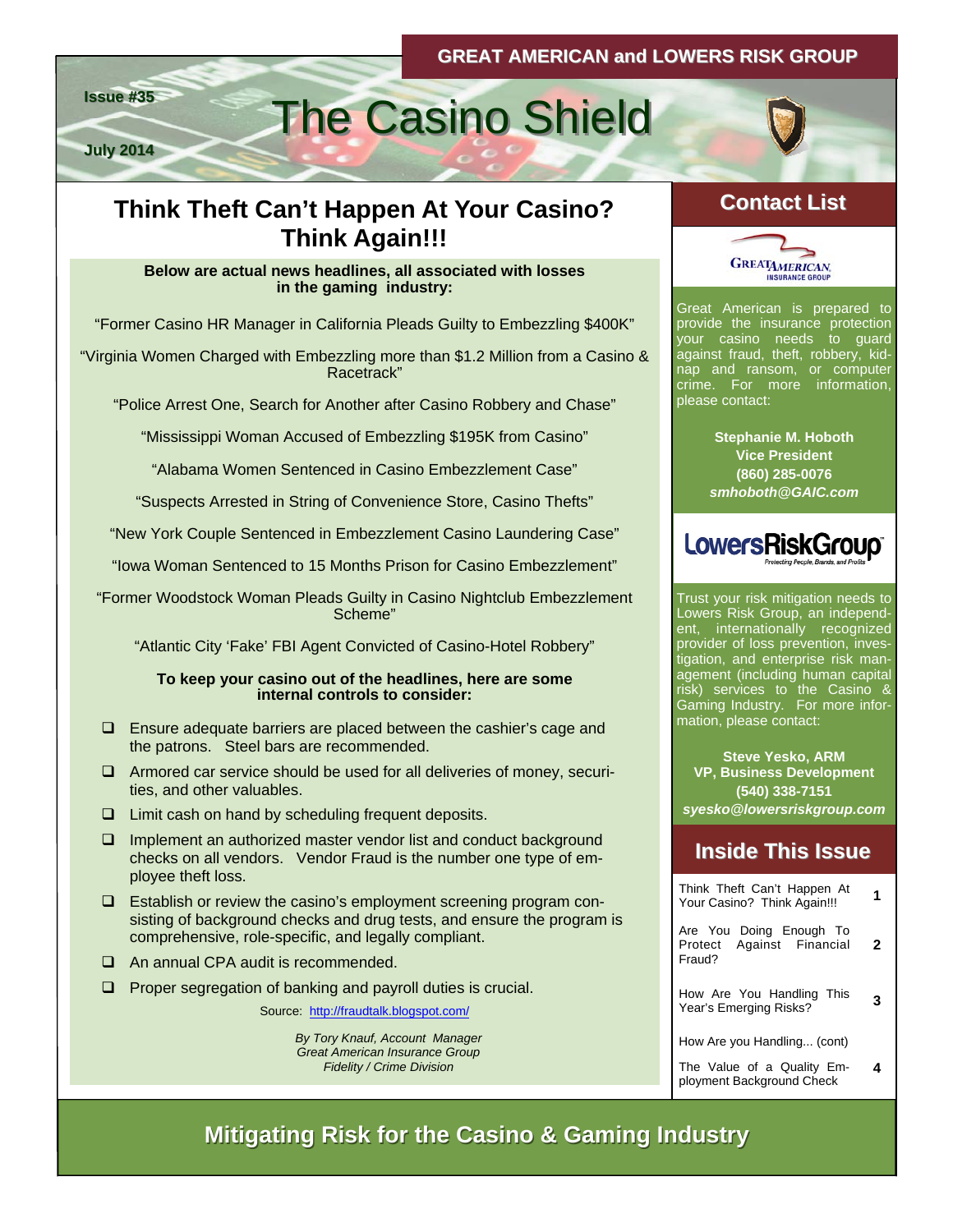## **Are You Doing Enough To Protect Against Financial Fraud?**

Yet [more evidence](http://www.digitaljournal.com/pr/1868416#ixzz30BluEnBJ) of the prevalence of financial fraud against organizations has emerged from a recent poll by Kyriba. The poll found that almost 80% of organizations had been victims of fraud. The very high proportion of victims is startling in itself, but it is consistent with information we have presented in previous articles that organizational fraud is a global problem, costing 5% of top line revenue annually.

Almost 30% of the respondents to the Kyriba poll reported suffering financial losses, but we think this is a conservative number in this context. Organizational fraud is a hidden crime that sometimes is difficult to detect, even long after the fact. When organizations do detect fraud, they may have incentives to minimize publicity about the crime, so underreporting is probable.

#### **Fraud Occurs, But Fraud Prevention Lags**

Taken together, this information is a clarion call to executives and managers to implement rigorous [anti-fraud](http://www.lowersrisk.com/services/fraud-investigations.php)  [controls](http://www.lowersrisk.com/services/fraud-investigations.php). Yet the poll found that over one-third of respondents had not reviewed or updated their fraud prevention controls in over a year. In fact, 18% believed that their organization had *never* installed or updated a fraud prevention program.

Sometimes it seems like it should be easier for victims, many of whom are sophisticated individuals or organizations, to detect financial fraud. But the Bernie Madoff case has shown us how easily investors can be fooled by timing deposits, moving cash from one account to another, delaying responses to questions, or simply not providing requested information at all. All of these kinds of subterfuges should be detected by a fraud prevention program, but obviously the program has to exist in the first place.

A new range of threats has evolved in the rapid growth of extensively networked digital systems. We have seen the massive losses that external theft can cause, as in the Target case, but loss potential is also large for internal theft and fraud. The challenges in these cyber thefts involve both organization (comprehensive access control, for example) and continuous reviews of performance through audits of digital transactions.

### **Active Prevention Processes are Essential**



We have long argued that systematic financial fraud prevention controls should be an integral part of every organization's risk management program. We cannot know with certainty, in advance, when unseen flaws in controls will be found, or flaws in software will come to light.

An organization's best defense against these possibilities is regular, rigorous audits and internal controls designed to detect irregularities in financial flows quickly.

*By D. Mark Lowers, CEO President / CEO Lowers Risk Group*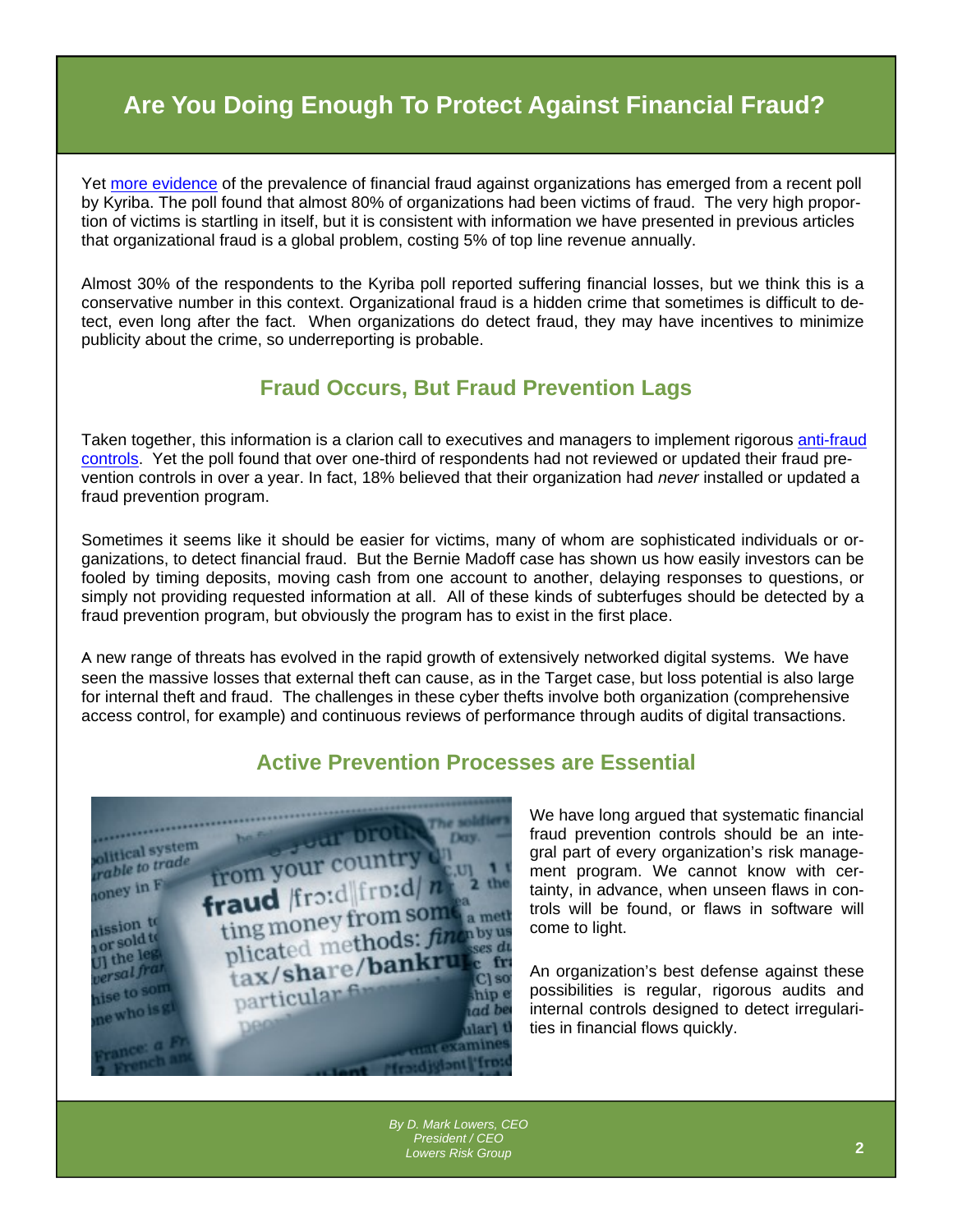## **How Are You Handling This Year's Emerging Risks?**

The Edward Snowden case and the theft of Target customer data have both driven home the point that cybersecurity is an emerging, and rising, risk issue for both companies and political entities. But there are other risks that emerge as rapidly-changing multi-market regulatory and business interactions redefine the landscape.

Every year business consultant CEB (Corporate Executive Board) issues a list of [emerging risks](http://www.riskmanagementmonitor.com/enterprise-hot-spots-for-2014/) that sharp companies need to address to stay ahead of the game. This year they recommend managers pay special attention to these 10 specific risks:

- 1. Compliance management
- 2. Cybersecurity: malicious insiders
- 3. Risk management
- 4. Cybersecurity: malicious outsiders
- 5. Emerging markets
- 6. IT governance
- 7. Third-party relationships
- 8. Project management
- 9. Intellectual property
- 10. Crisis response management



The main reason to review a list like this is that changes in the business environment can make companies' risk management plans obsolete or improperly targeted. Changes in regulation alone make compliance a major problem, not to mention the fact that multiple regulators issuing new rules may create unintended conflict that in turn increases the potential for compliance risk. Risk managers need to allocate resources to evaluate and respond to this new control environment.

### **An Actionable Emerging Risk Agenda**

To help move you toward an actionable plan to address these emerging elements, Friso Van Der Oord and Jeffery Ugbah at [RM magazine](http://www.rmmagazine.com/2014/01/21/understanding-enterprise-hot-spots-for-2014/) have consolidated the 10 risks identified by CEB into four analytical themes. The themes are:

**The downside of business interdependence**: Businesses are increasingly entangled in networks of stakeholders, partners, clients, and suppliers who expose them to risks that are difficult to identify and evaluate.

**Balancing business control and value creation**: The risks of many new business opportunities are opaque, such as in emerging markets. In these circumstances, managers have to make difficult decisions balancing risk against expected value.

**Embedding compliance and risk discipline into the business**: The increasingly complicated and sometimes conflicting regulatory demands require a higher and more sophisticated approach to compliance management. Formal full-scale enterprise risk management initiatives are part of the solution.

*Continued on page 4*